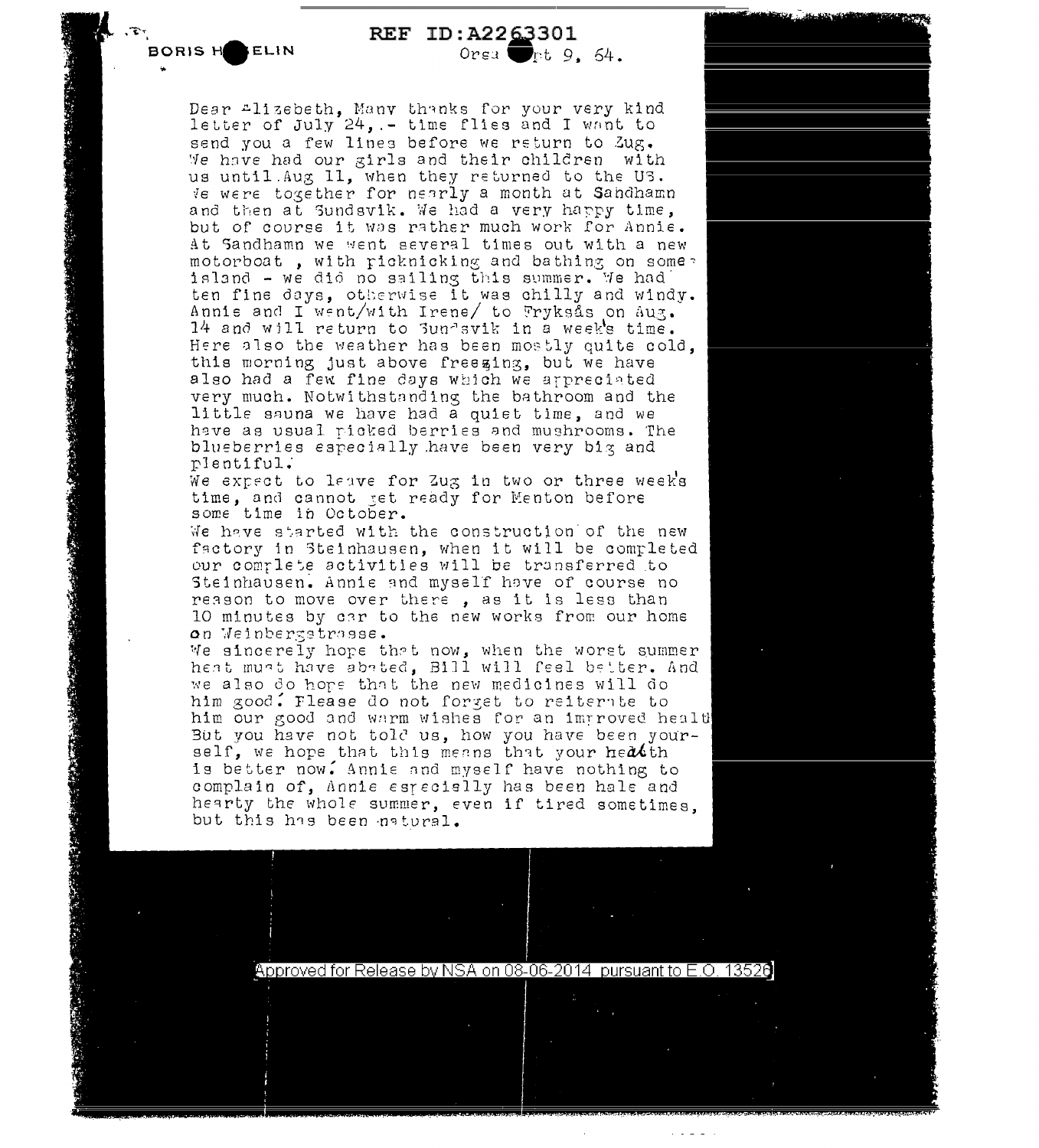## REF ID:A2263301

Me are going north tomorrow for a few days, to Sundavall in order to viait Ingjerd and also Annias cousin Dagmar Mörch. They will then join us for a few days here, before we leave Fryksås definitely for this summer.

We will probably Care To Sweden for Xmas, but after that we have no fixed plans. There is a possibility that we may take a trip to the U3 in February, but this will have to be discussed a lot before we make any decision. As you know, I have no business in the US, and the trip would mainly be in order to visit our children and also good friends.

Today, although it is chilly, the sun shines brightly, and the view over the lakes and hills is so beautiful. It makes us a little sad to know that so little time is left to enjoy such exceptionally beautiful days.

Now we do hore that these lines will reach you both in good strits. We send you our love and affectiona $E$  regards.

 $AB$ 

**Sincerely**  $2732$